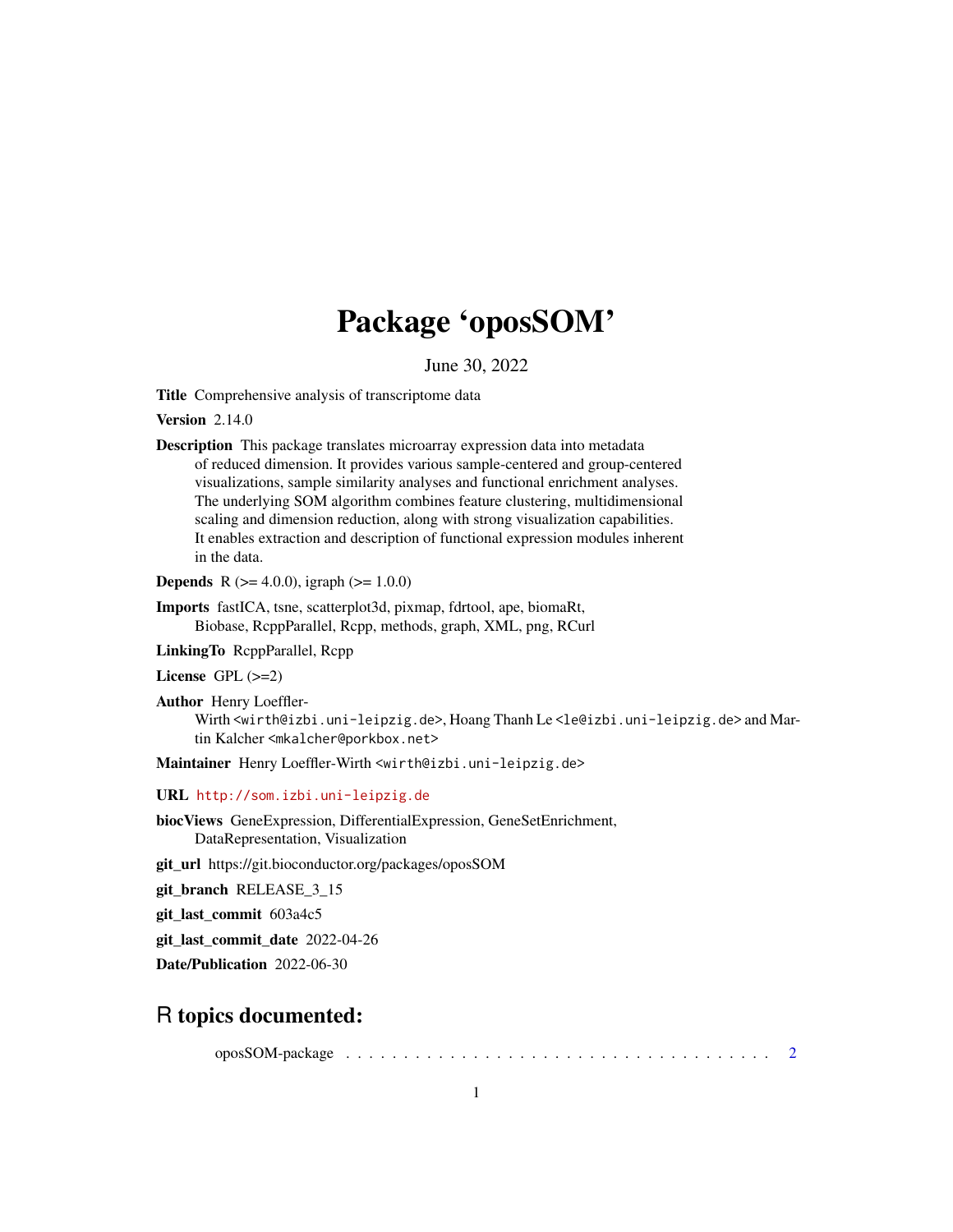<span id="page-1-0"></span>

| Index | $\bullet$ |  |
|-------|-----------|--|
|       |           |  |
|       |           |  |
|       |           |  |

oposSOM-package *Comprehensive analysis of transciptome data*

#### Description

This package translates microarray expression data into metadata of reduced dimension. It provides various sample-centered and group-centered visualizations, sample similarity analyses and functional enrichment analyses. The underlying SOM algorithm combines feature clustering, multidimensional scaling and dimension reduction, along with strong visualization capabilities. It enables extraction and description of functional expression modules inherent in the data. The results are given within a separate folder and can be browsed using the summary HTML file.

#### Details

| Package: | oposSOM     |
|----------|-------------|
| Type:    | Package     |
| Version: | 2.11.1      |
| Date:    | 2021-31-07  |
| License: | $GPL (= 2)$ |

#### Author(s)

Author: Henry Loeffler-Wirth <wirth@izbi.uni-leipzig.de> and Martin Kalcher <mkalcher@porkbox.net>

Maintainer: Henry Loeffler-Wirth <wirth@izbi.uni-leipzig.de>

#### References

Wirth, Loeffler, v.Bergen, Binder: Expression cartography of human tissues using self organizing maps. (BMC Bioinformatics 2011)

Wirth, v.Bergen, Binder: Mining SOM expression portraits: feature selection and integrating concepts of molecular function. (BioData Mining 2012)

Loeffler-Wirth, Kalcher, Binder: oposSOM: R-package for high-dimensional portraying of genomewide expression landscapes on Bioconductor. (Bioinformatics 2015)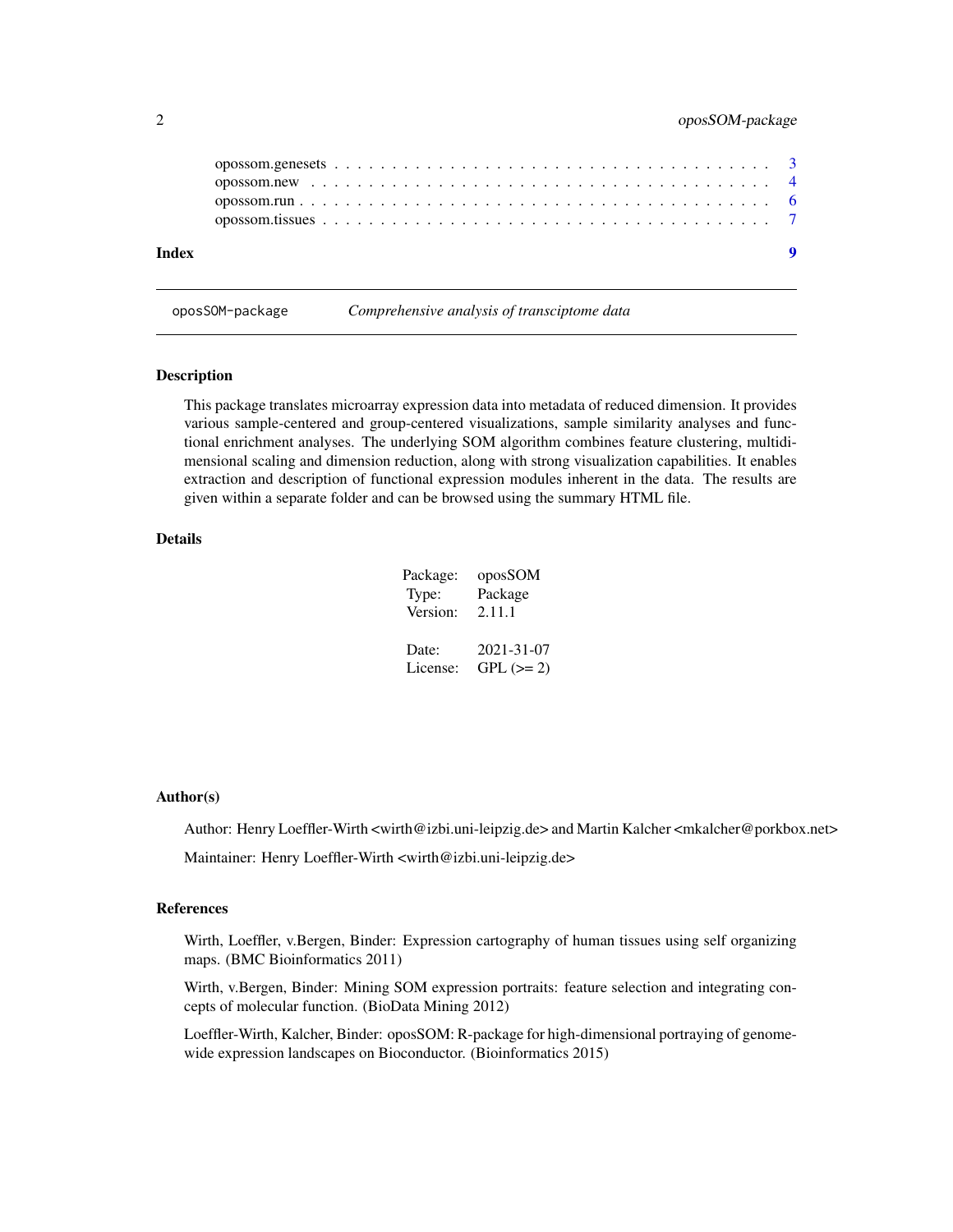#### <span id="page-2-0"></span>opossom.genesets 3

#### Examples

```
# Example with artificial data
env <- opossom.new(list(dataset.name="Example",
                 dim.1stLvlSom=20))
env$indata <- matrix(rnorm(10000), 1000, 10)
env$group.labels <- "auto"
opossom.run(env)
# Real Example - This will take several minutes
#env <- opossom.new(list(dataset.name="Tissues",
# dim.1stLvlSom=30,
# geneset.analysis=TRUE,
# pairwise.comparison.list=list(
# list("Homeostasis"=c(1, 2), "Imune System"=c(9, 10)),
# list("Homeostasis"=c(1, 2), "Muscle"=c(8))
\# )))
#
#data(opossom.tissues)
#env$indata <- opossom.tissues
#
#env$group.labels <- c(rep("Homeostasis", 2),
# "Endocrine",
# "Digestion",
# "Exocrine",
# "Epithelium",
# "Reproduction",
# "Muscle",
# rep("Imune System", 2),
# rep("Nervous System", 2))
#
#opossom.run(env)
```
opossom.genesets *Additional literature genesets*

#### Description

Genesets collected from publications and independent analyses.

#### Usage

```
data(opossom.genesets)
```
#### Format

The data set is stored in RData (binary) format. Each element of the list represents one distinct gene set and contains the Ensembl-IDs of the member genes.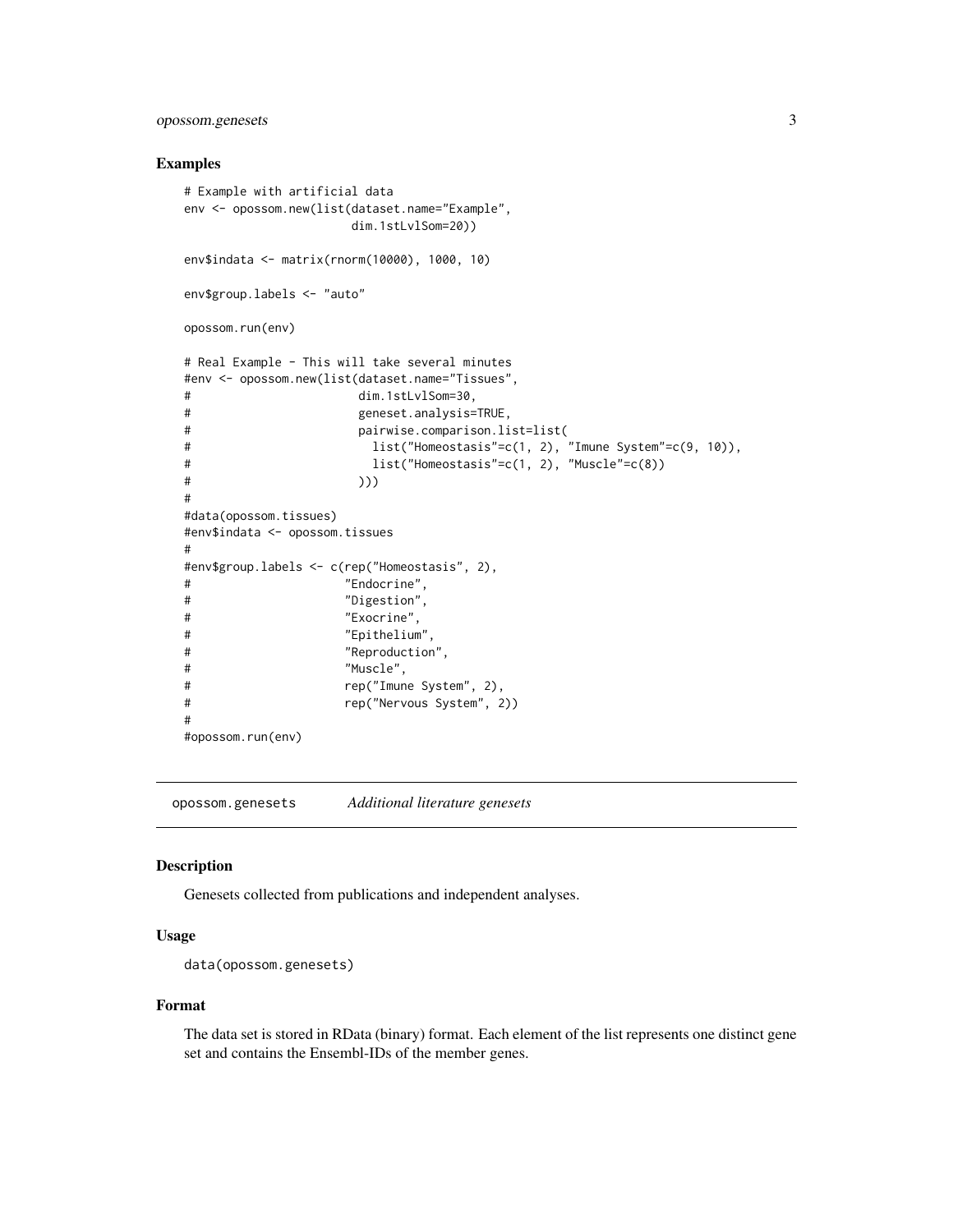#### Details

The oposSOM package allows for analysing the biological background of the samples using predefined sets of genes of known biological context. A large and diverse collection of such gene sets is automatically derived from the Gene Ontology (GO) annotation database using biomaRt interface. opossom.genesets contains more than 4,500 additional gene sets collected from Biocarta, KEGG and Reactome databases, from literature on chemical and genetic perturbations, from literature on cancer types and subtypes, and from previous analyses using the oposSOM pipeline.

opossom.new *Initialize the oposSOM pipeline.*

#### Description

This function initializes the oposSOM environment and sets the preferences.

#### Usage

```
opossom.new(preferences)
```
#### Arguments

| preferences | list with the following optional values:                                                                                                                                 |
|-------------|--------------------------------------------------------------------------------------------------------------------------------------------------------------------------|
|             | • indata: input data matrix containing the expression values or an Biobase: : ExpressionSet<br>object (see 'Details' and 'Examples')                                     |
|             | • group.labels: sample assignment to a distinct group, subtype or class (char-<br>acter; "auto" or one label for each sample; may be given with indata<br>ExpressionSet) |
|             | • group.colors: colors of the samples for diverse visualizations (character;<br>one color for each sample; may be given with indata ExpressionSet)                       |
|             | • dataset.name: name of the dataset; used to name results folder and environ-<br>ment image (character).                                                                 |
|             | • note a short note shown in html summary file to give some keywords about<br>the data or analysis parameters (character).                                               |
|             | • dim.1stLvlSom: dimension of primary SOM; use "auto" to apply automatic<br>size estimation (integer, $>5$ )                                                             |
|             | $\bullet$ dim.2ndLvlSom: dimensions of second level SOM (integer, $>5$ )                                                                                                 |
|             | • training.extension: factor to extend the number of iterations in SOM train-<br>ing (numerical, $>0$ )                                                                  |
|             | • rotate.SOM.portraits: number of roations of the primary SOM in counter-<br>clockwise fashion (integer $\{0,1,2,3\}$ )                                                  |
|             | • flip.SOM.portraits: mirroring the primary SOM along the bottom-left to<br>top-right diagonal (boolean)                                                                 |
|             | • database.dataset: type of ensemble dataset addressed with biomaRt inter-<br>face; use "auto" to detect parameter automatically (character)                             |
|             |                                                                                                                                                                          |

<span id="page-3-0"></span>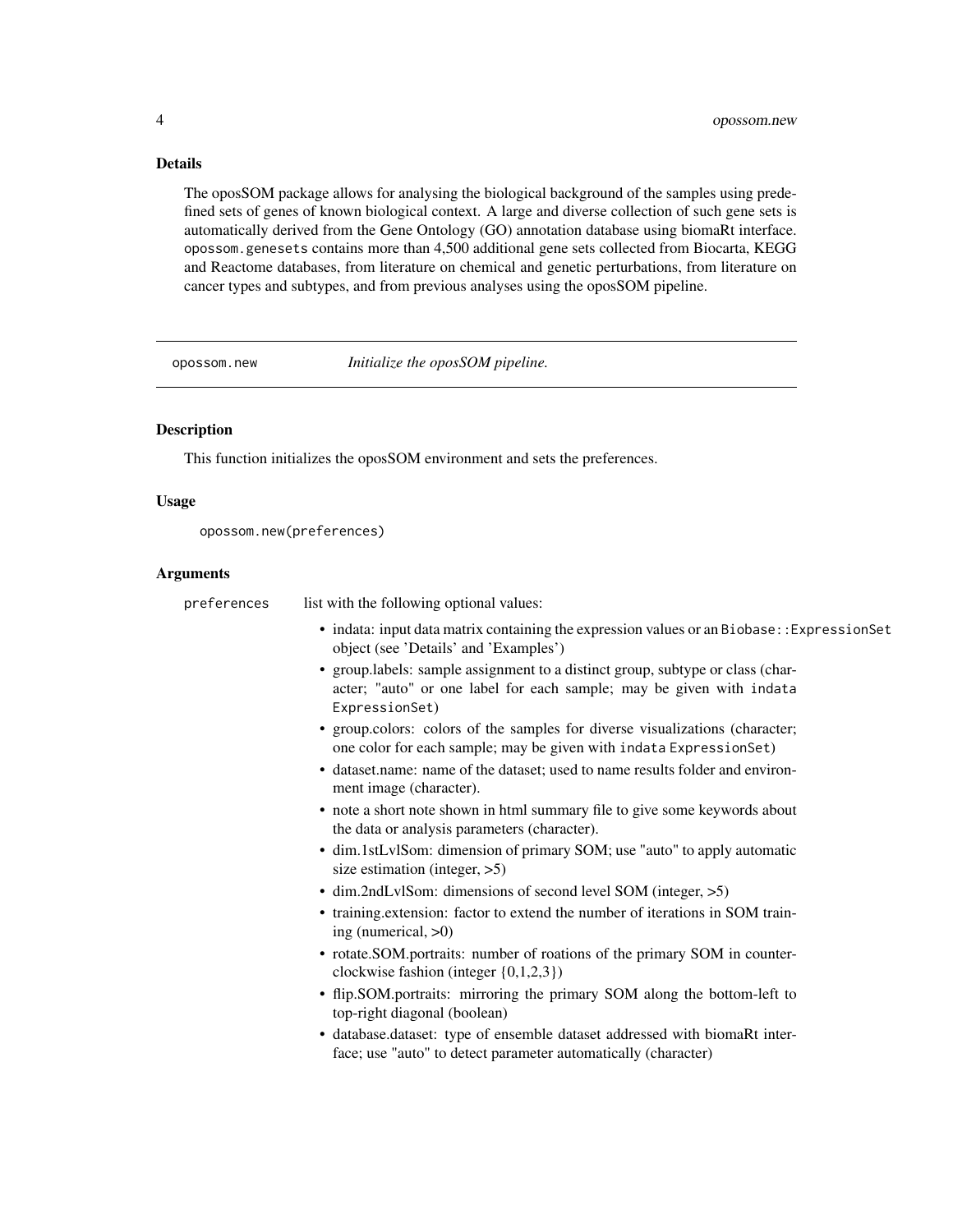- database.id.type: type of rowname identifier in biomaRt database; obsolete if database.dataset="auto" (character)
- activated.modules (list): activates/deactivates pipeline functionalities:
	- reporting (boolean): enables or disables output of pdf and csv results and html summaries (default: TRUE). When deactivated, only R workspace will be stored after analysis.
	- primary.analysis (boolean): enables or disables data preprocessing and SOM training (default: TRUE). When deactivated, prior SOM training results are required to be contained in the workspace environment.
	- sample.similarity.analysis (boolean): enables or disables diversity analyses such as clustering heatmaps, correlation networks and ICA (default: TRUE).
	- geneset.analysis (boolean): enables or disables geneset analysis (default: TRUE).
	- psf.analysis (boolean): enables or disables pathway signal flow (PSF) analysis (default: TRUE). Human gene expression data is required as input data.
	- group.analysis (boolean): enables or disables group centered analyses such as group portraits and functional mining (default: TRUE).
	- difference.analysis (boolean): enables or disables pairwise comparisons of the grous and of pairs provided by pairwise.comparison.list as described below (default: TRUE).
- standard.spot.modules: spot modules utilized in diverse downstream analyses (character, one of {"overexpression", "group.overexpression", "underexpression", "kmeans", "correlation", "dmap"})
- spot.coresize.modules: spot detection in summary maps, minimum size  $(numerical, >0)$
- spot.threshold.modules: spot detection in summary maps, expression threshold (numerical, between 0 and 1)
- spot.coresize.groupmap: spot detection in group-specific summary maps , minimum size (numerical, >0)
- spot.threshold.groupmap: spot detection in group-specific summary maps, expression threshold (numerical, between 0 and 1)
- feature.centralization: enables centralization of the features (boolean)
- sample.quantile.normalization: enables quantile normalization of the samples (boolean)
- pairwise.comparison.list: group list for pairwise analyses (list of group lists, see 'Examples') or NULL otherwise

#### Details

The package accepts the indata parameter in two formats:<br> Firstly a simple two-dimensional numerical matrix, where the columns and rows represent the samples and genes, respectively. The expression values are usually obtained by calibration and summarization algorithms (e.g. MAS5, VSN or RMA), and transformed into logarithmic scale prior to utilizing them in the pipeline. Secondly the input data can also be given as Biobase::ExpressionSet object. Please check the vignette for more details on the parameters.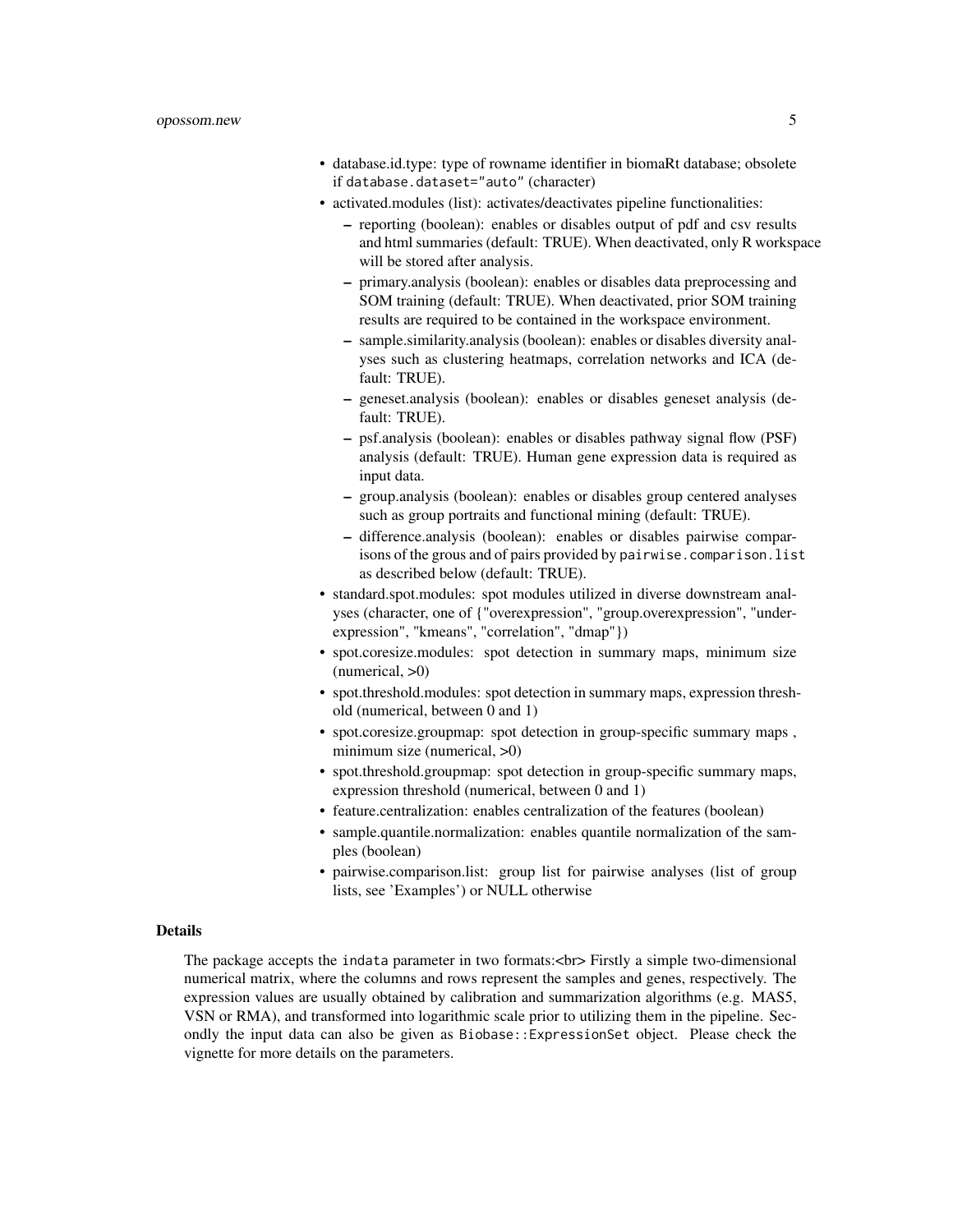#### <span id="page-5-0"></span>Value

A new oposSOM environment which is passed to opossom.run.

#### Examples

```
env <- opossom.new(list(dataset.name="Example",
note="a test with 10 random samples",
                        dim.1stLvlSom="auto",
                        dim.2ndLvlSom=10,
                        training.extension=1,
                        rotate.SOM.portraits=0,
                        flip.SOM.portraits=FALSE,
                        database.dataset="auto",
                        activated.modules = list(
"reporting" = TRUE,
                          "primary.analysis" = TRUE,
                          "sample.similarity.analysis" = TRUE,
                          "geneset.analysis" = TRUE,
                          "psf.analysis" = TRUE,
                          "group.analysis" = TRUE,
                          "difference.analysis" = TRUE ),
                        standard.spot.modules="dmap",
                        spot.coresize.modules=4,
                        spot.threshold.modules=0.9,
                        spot.coresize.groupmap=4,
                        spot.threshold.groupmap=0.7,
                        feature.centralization=TRUE,
                        sample.quantile.normalization=TRUE,
                        pairwise.comparison.list=list(
                          list("groupA"=c("sample1", "sample2"),
                                "groupB"=c("sample3", "sample4")))))
# definition of indata, group.labels and group.colors
env$indata = matrix( runif(1000), 100, 10 )
env$group.labels = c( rep("class 1", 5), rep("class 2", 4), "class 3" )
env$group.colors = c( rep("red", 5), rep("blue", 4), "green" )
# alternative definition of indata, group.labels and group.colors using Biobase::ExpressionSet
library(Biobase)
env$indata = ExpressionSet( assayData=matrix(runif(1000), 100, 10),
                            phenoData=AnnotatedDataFrame(data.frame(
                       group.labels = c( rep("class 1", 5), rep("class 2", 4), "class 3"),
                            group.colors = c( rep("red", 5), rep("blue", 4), "green")))
                          \overline{)}
```
opossom.run *Execute the oposSOM pipeline.*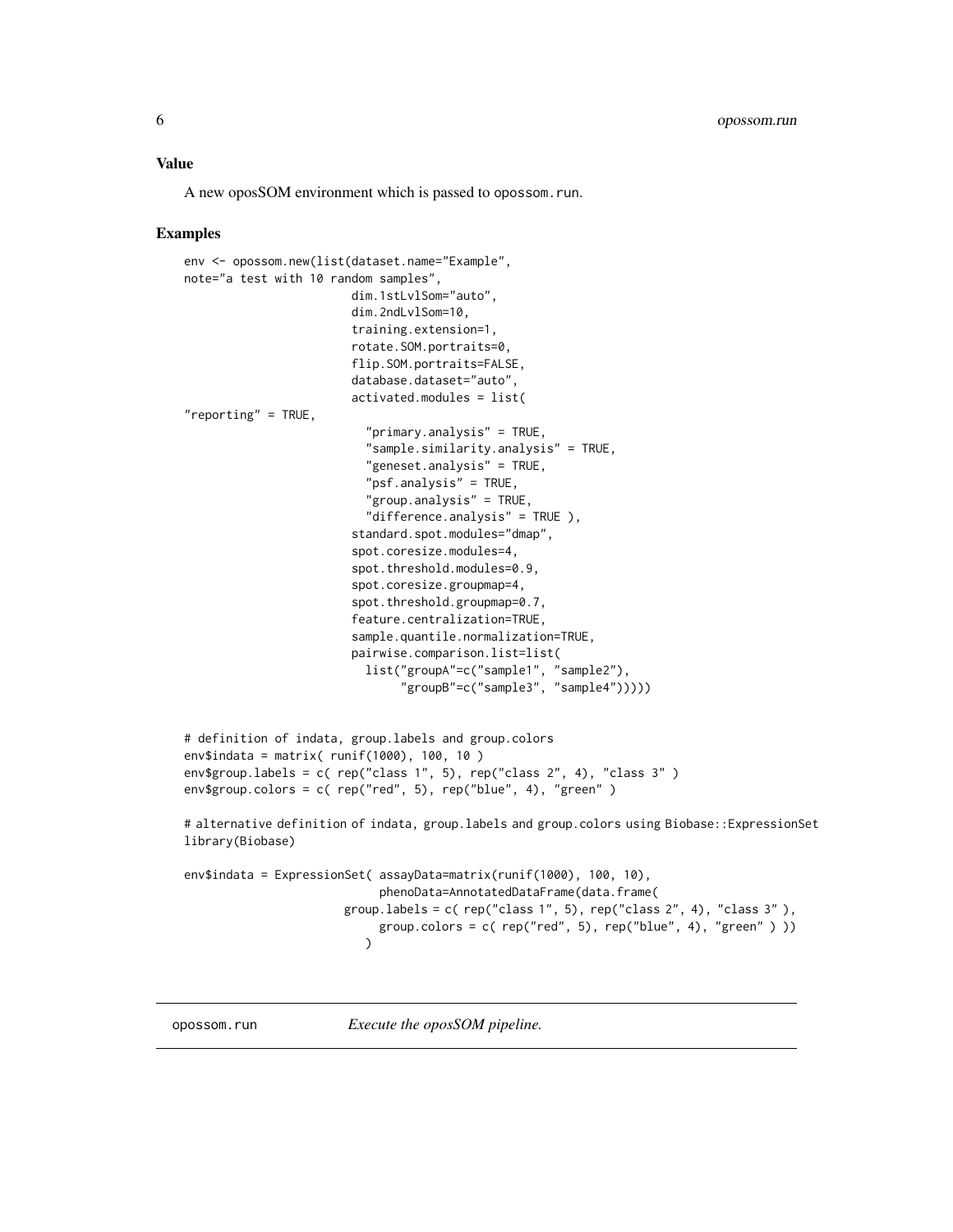#### <span id="page-6-0"></span>opossom.tissues 7

#### Description

This function realizes the complete pipeline functionality: single gene expression values are culstered to metagenes using a self-organizing map. Based on these metagenes, visualizations (e.g. expression portraits), downstreaming sample similarity analyses (e.g. hierarchical clustering, ICA) and functional enrichment analyses are performed. The results are given within a separate folder and can be browsed using the summary HTML file.

#### Usage

opossom.run(env)

#### Arguments

env the opossom environment created with opossom.new according to the users' preferences

#### Examples

# Example with artificial data env <- opossom.new(list(dataset.name="Example", dim.1stLvlSom=20))

```
env$indata <- matrix(rnorm(1000), 100, 10)
```
opossom.run(env)

opossom.tissues *Example data set.*

#### **Description**

A data set comprising of 12 selected human tissues.

#### Usage

data(opossom.tissues)

#### Format

The data set is stored in RData (binary) format.

#### Details

The data set was downloaded from Gene Expression Omnibus repository (http://www.ncbi.nlm.nih.gov/geo, GEO accession no. GSE7307). About 20,000 genes in more than 650 samples were measured using the Affymetrix HGU133-Plus2 microarray. A subset of 12 selected tissues from different categories is used as example data set for the oposSOM-package.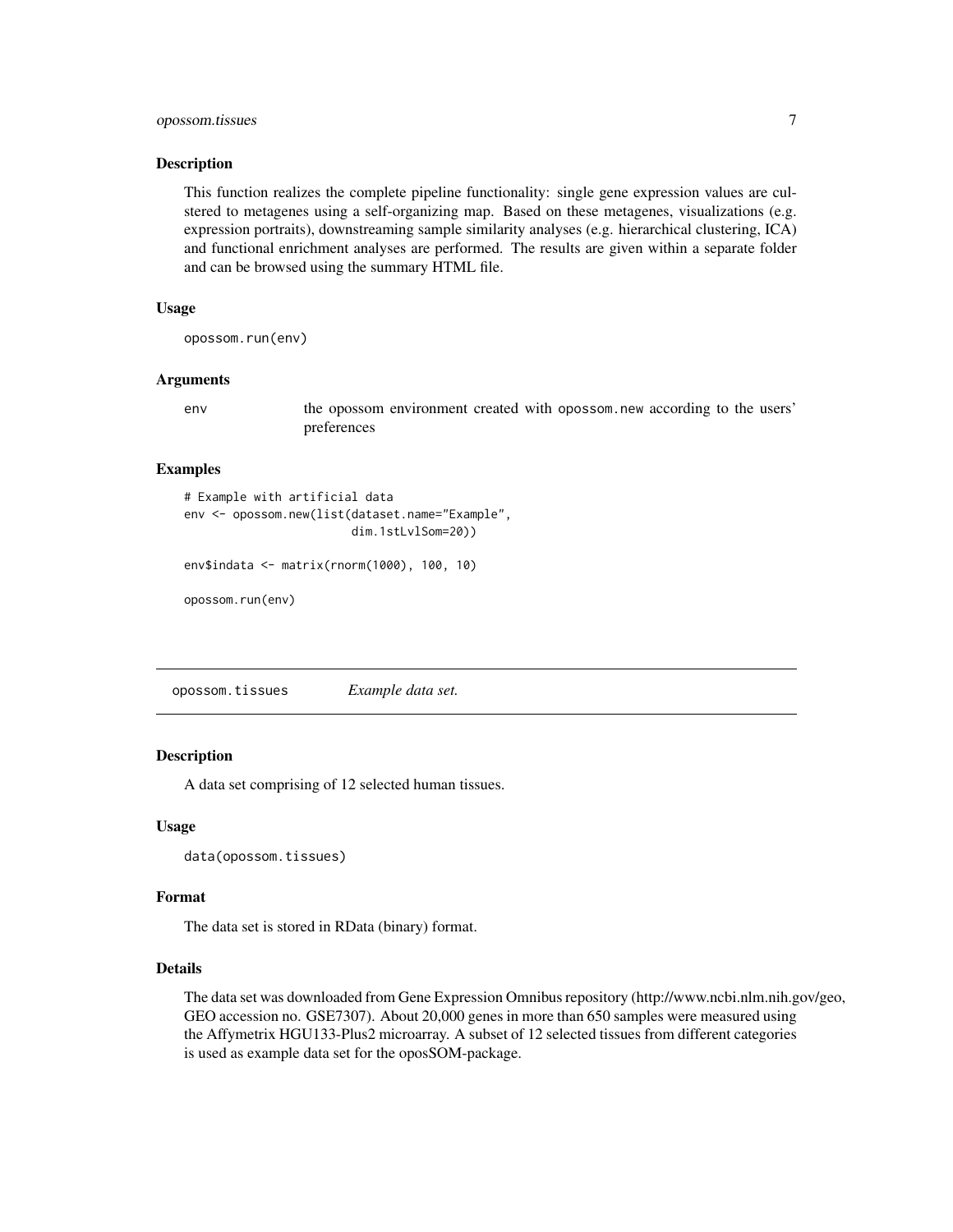#### Source

http://www.ncbi.nlm.nih.gov/geo/query/acc.cgi?acc=GSE7307